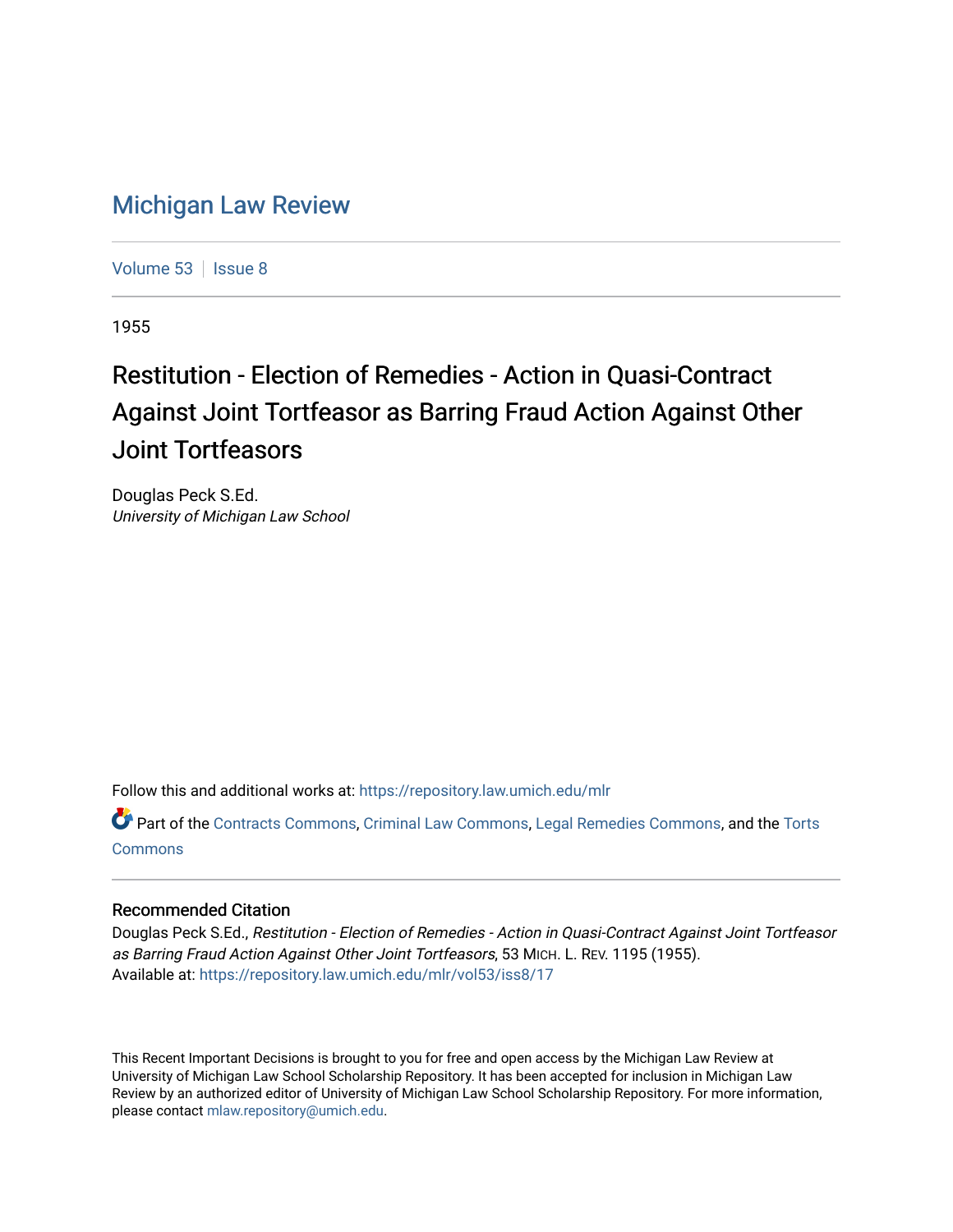RESTITUTION-ELECTION OF REMEDIES-ACTION IN QUASI-CONTRACT AGAINST JOINT TORTFEASOR AS BARRING FRAUD ACTION AGAINST OTHER JOINT ToRTFEASORs-Plaintiff sued for fraud, alleging that defendant engraving companies secretly agreed with an agent of the plaintiff to give the agent a commission in return for which the agent was to contract for engraving work to be done by the defendants for plaintiff at a rate in excess of the fair market price for such work. Upon discovery of the fraud and prior to the commencement of this action, plaintiff had instituted an action in a state court against its agent for money had and received, and had obtained an attachment. Upon defendants' motion to dismiss the fraud action, *held,* motion granted. The prior election of the plaintiff to sue its agent in the state court *ex contractu*  and the securing of an attachment against him affirmed the acts of that agent in dealing with the defendants, and plaintiff is now estopped to bring this suit against them. *Sears, Roebuck* & *Co. v. Blade,* (D. C. Calif. 1954) 123 F. Supp. 131.

The principal case indicates that the doctrine of election of remedies,<sup>1</sup> despite constant criticism,<sup>2</sup> still presents a major hazard to plaintiffs. Many of the cases purporting to bar a plaintiff from relief because he has made an election of remedies could be better explained in other terms, such as estoppel or election of substantive rights (afflrmance or disaffirmance) in a voidable transaction.3 There remains a group of cases, however, in which such distinct

<sup>1</sup> For a concise statement of the doctrine, see Hine, "Election of Remedies, A Criticism," 26 HARV. L. REv. 707 at 707 (1913).

<sup>2</sup>Ibid.; Deinard and Deinard, "Election of Remedies," 6 MINN. L. REv. 341 (1922); Rothschild, "A Remedy for Election of Remedies: A Proposed Act to Abolish Election of Remedies," 14 CoRN. L.Q. 141 (1929).

<sup>3</sup>See, e.g., Gloeser v. Moore, 284 Mich. 106, 278 N.W. 781 (1938), where plaintiff was denied rescission because of previous acts constituting an election to affirm the transaction. This does not depend on any election of remedies as such, although the headnote describes it as such a case. See also 38 CoL. L. REv. 292 (1938).